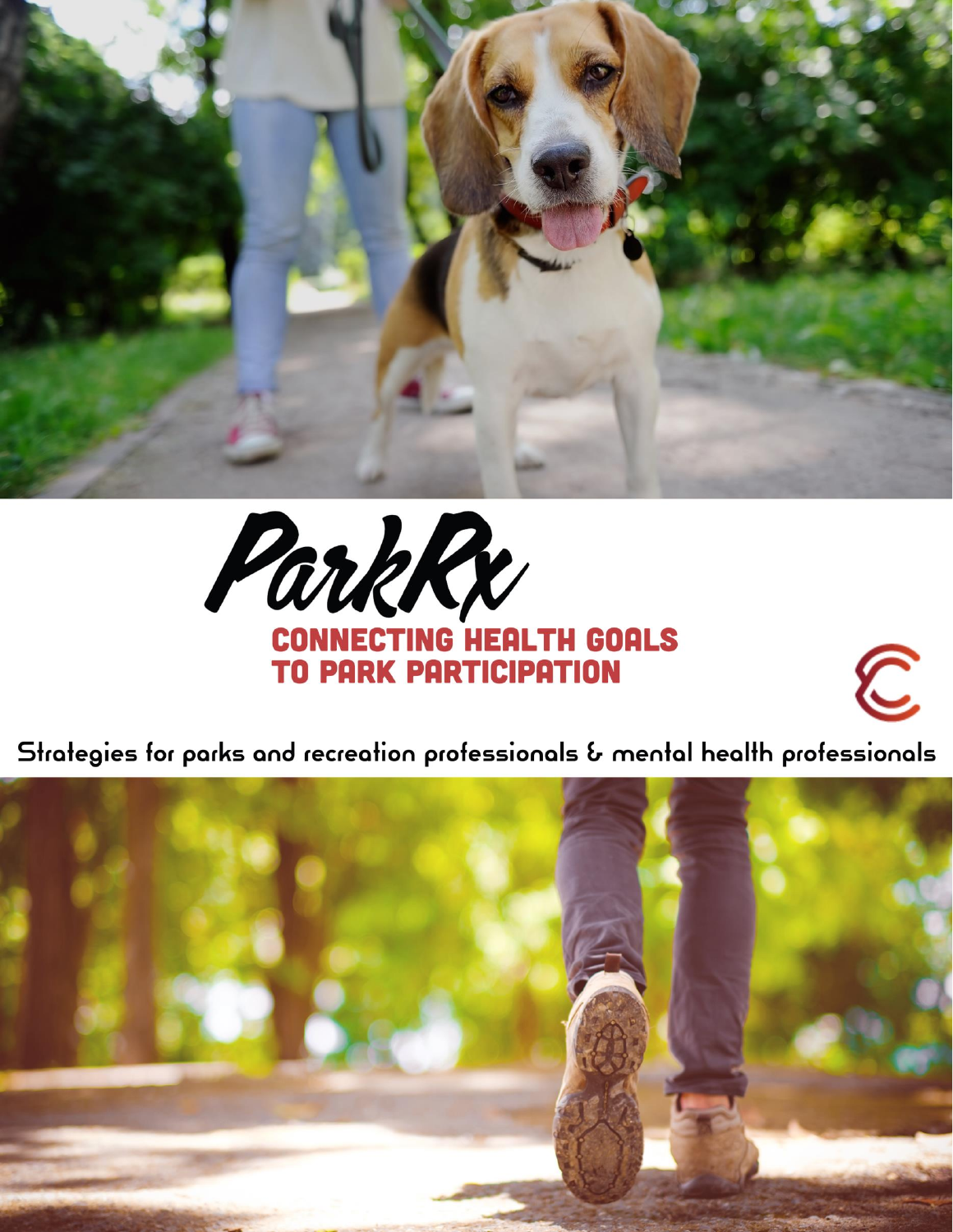

#### **www.tucollaborative.org**

This document was developed by the Temple University Collaborative on Community Inclusion of Individuals with Psychiatric Disabilities, which is supported by a grant from the National Institute on Disability, Independent Living, and Rehabilitation Research (NIDILRR grant number 90RTCP0001). NIDILRR is a Center within the Administration for Community Living (ACL), Department of Health and Human Services (HHS). The contents of this document do not necessarily represent the policy of NIDILRR and you should not assume endorsement by the Federal Government.

Suggested Citation:

Snethen, G. (2022). ParkRx: Connecting health goals to park participation. Temple University Collaborative on Community Inclusion.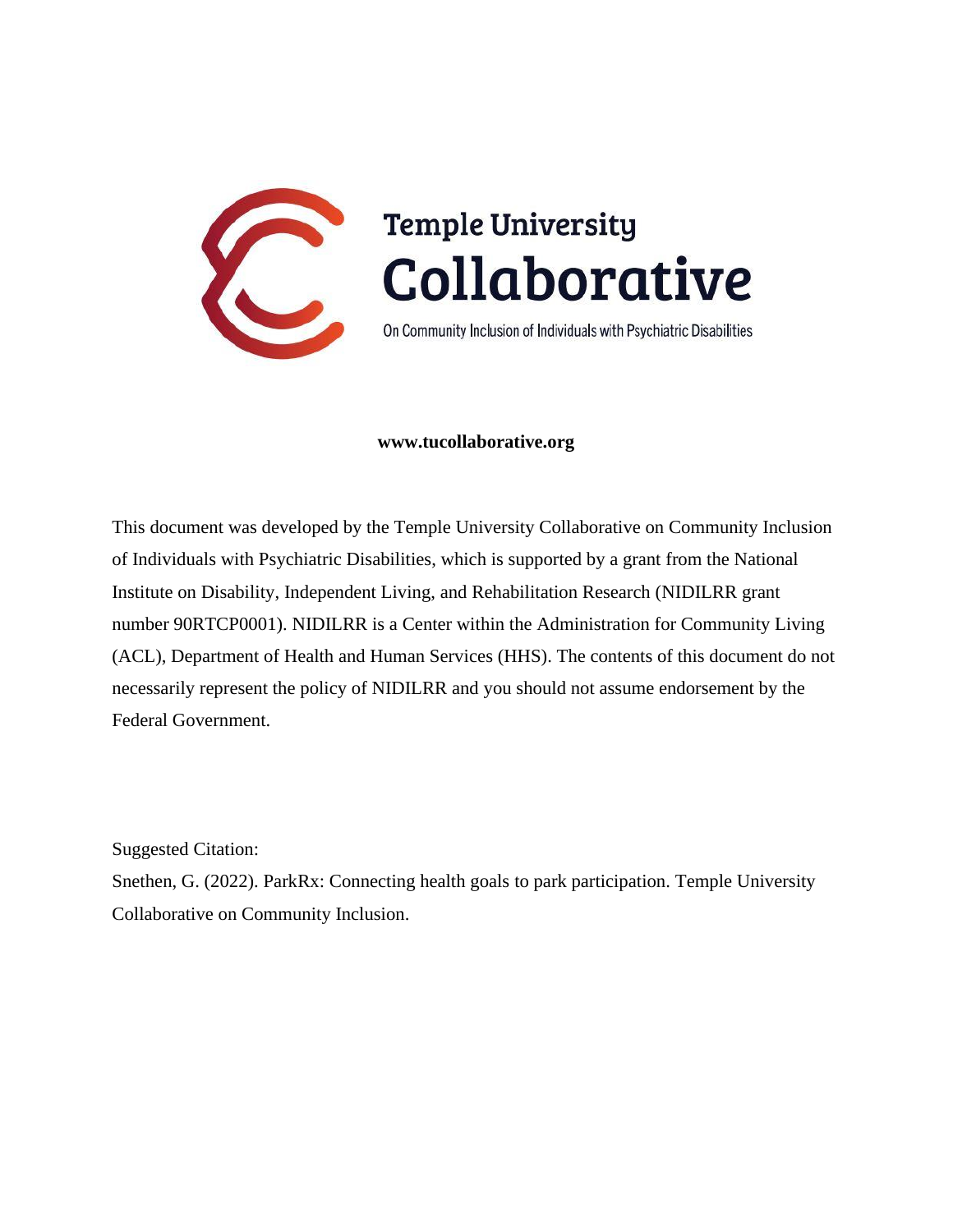

## *ParksRx: "Prescribing" parks to improve health*

Nature, physical activity, socializing- All of these have beneficial impacts on health- and all of these can occur in parks. Health providers have recognized the potential impact of parks on health and have participated in park prescription or ParkRx programs. Park prescription programs, or ParkRx, are opportunities for health professionals to connect individuals to local parks with the intention to improve health. Many of these programs are targeted towards youth, as there is evidence that the lack of physical activity and lack of access to nature has a negative impact on their health (Razani et al., 2020). There are even examples of programs



geared towards adults (Müller-Riemenschneider et al., 2020). The integration of these programs in health care settings highlights the important role parks play in the health of our communities.

For individuals who experience mental health conditions, parks may have an even greater impact on health. That's because individuals diagnosed with serious mental illnesses have poorer health outcomes. Individuals with mental health conditions spend much of their time in sedentary behavior (Vancampfort et al., 2017). Conversely, simply the act of getting out of the house can reduce sedentary time and increase steps (Snethen, Brusilovskiy, et al., 2021). Going to a local park might even increase motivation to get out of the house and provide opportunity for more intentional physical activity. Parks also provide an opportunity to meet new people who share similar interests. We found that many people who identified parks as welcoming went there with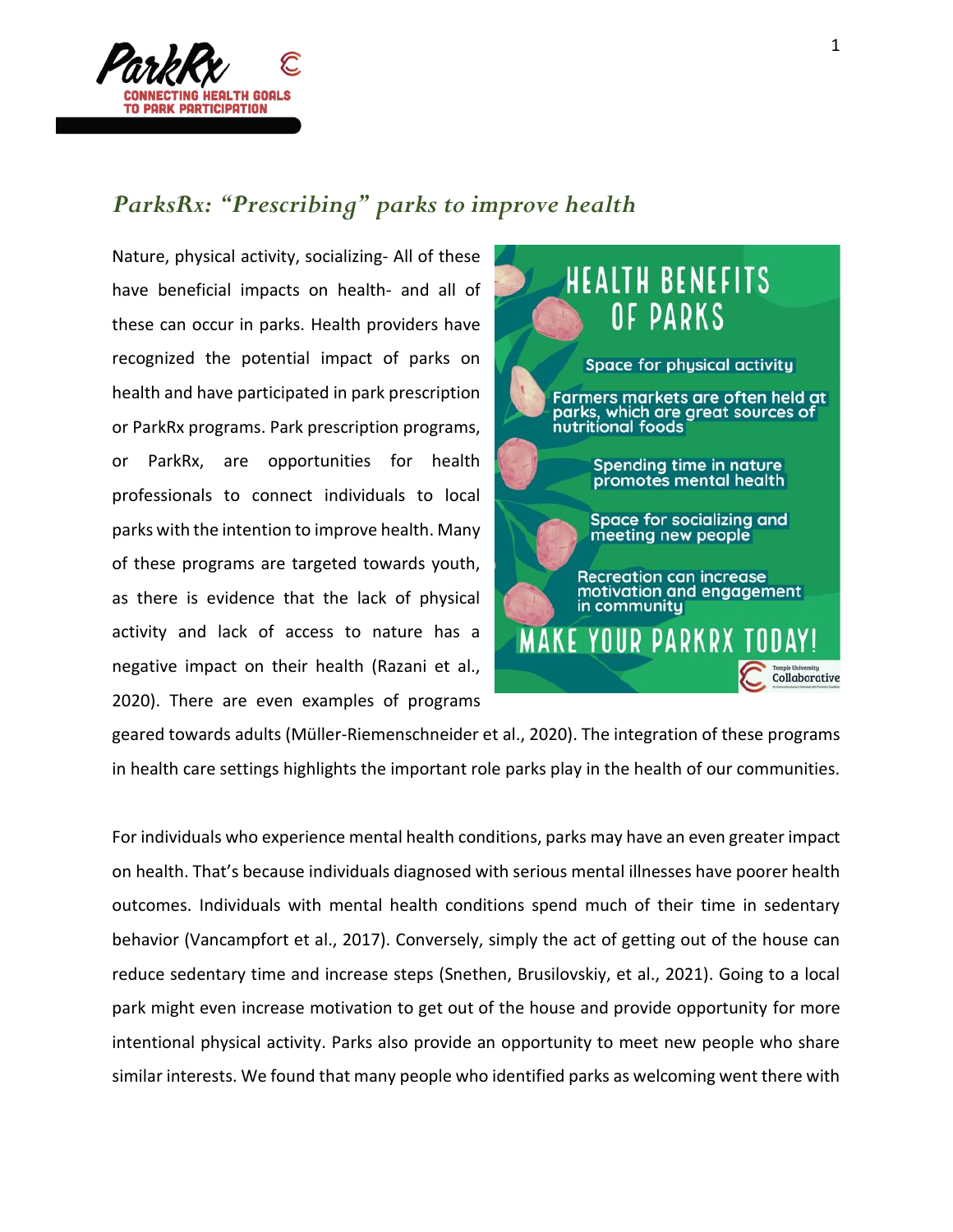

the intention to meet new people (Snethen et al., 2021). For individuals with mental health conditions, this is important as loneliness and isolation is a chronic experience (Prince et al., 2018). Loneliness (Fortuna et al., 2021) and physical inactivity (de Hert et al., 2022) can have major health implications for people with mental health diagnoses, contributing to obesity, heart disease, and early mortality.

Health behaviors work best when individuals have an interest in the activity. There is evidence that park prescriptions could be a useful tool for supporting individuals with mental health conditions to engage in their local parks. Individuals with mental health conditions identify parks and many would like to participate more often (Salzer et al., 2014). People with mental health conditions also describe parks as welcoming. Many desire to go to parks to meet people and improve health (Snethen et al., 2021).

This document is a tool that can be used when working directly with individuals as a Park Prescription (ParkRx). Below are general instructions for using the tool. Following are approaches that could be used by park professionals when working either with the general public or when connecting with community mental health centers and instructions for professionals working at community mental health centers.

#### **Using the Tool**

In general, the ParkRx form (Appendix 1) is designed to help people connect their health goals and activity interests to opportunities within the local park system. The forms could be adapted to specific communities, specifically in the park resources section. Or the form could be left as is, with specific information added when completing the ParkRx form with someone. Appendix 2 has an example of a completed form.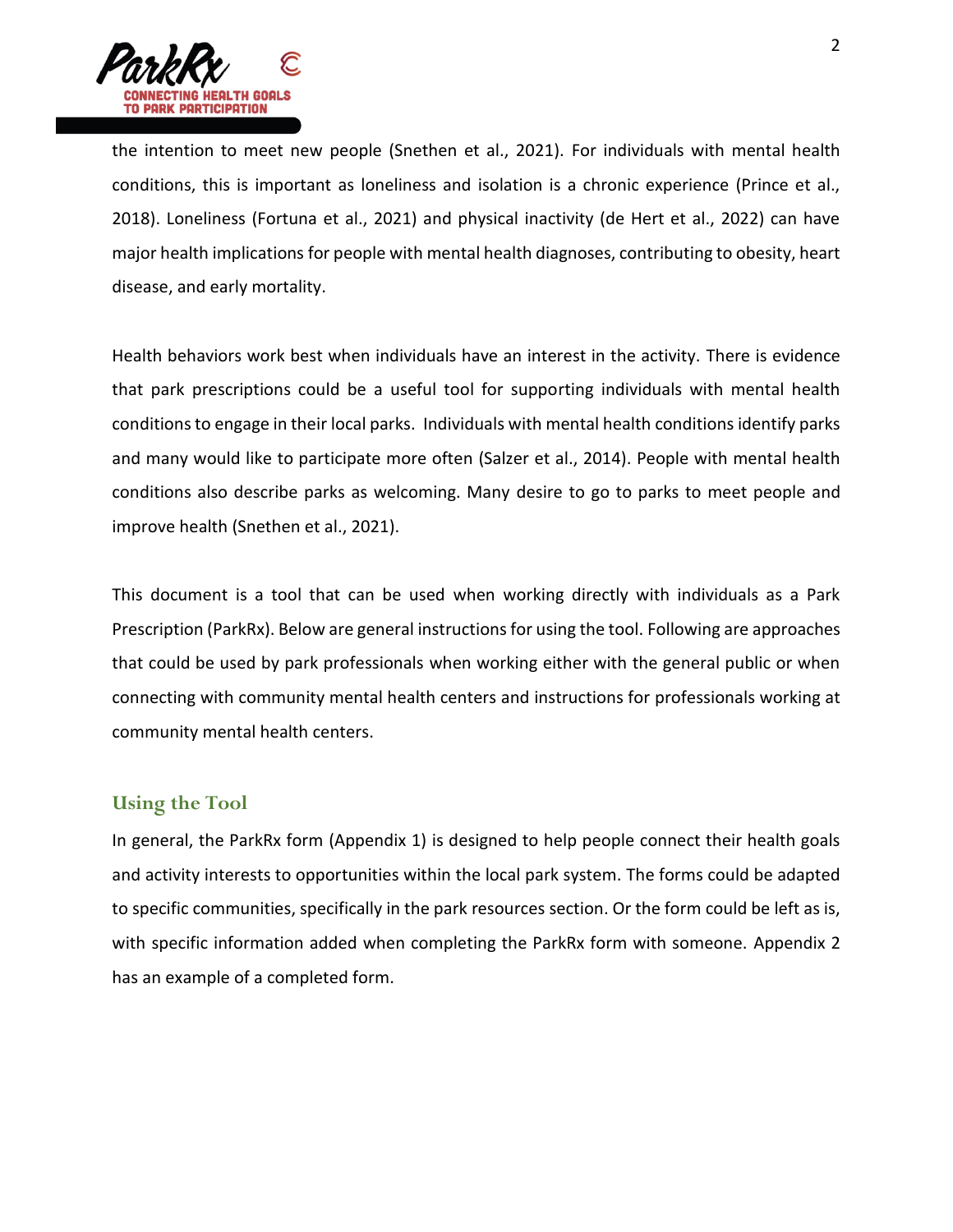

*Health Goals.* The tool is designed for individuals to share general health goals, without disclosing any personal health information. As mentioned in the introduction, the literature suggests these areas are often areas of need relevant to individuals with mental health conditions. The note section might be helpful for someone to expand on their health goals or add additional goals relevant to the conversation.

*Interests.* The second section focuses on an individual's interests. These are common activities that occur in parks. Of course, you can adapt the form to fit the unique opportunities in your park! Similarly, the notes section can be used to add additional information that the individual provides.

*Park Resources.* In this section, parks and recreation programs are encouraged to adapt the form to local parks and local programs that are available. This can be a useful tool for identifying parks or programs where individuals could engage in the activities in which they have interest. Of course, this section can also be kept blank and a staff member could fill in information from the conversation they had with the park visitor. Remember, you want people to be able to find information about the resource after the meeting is done, so make sure to include specifics!

*ParkRx.* Finally, in this section, write a specific "prescription!" For example, if Gerald was interested in photography in order to reduce stress, meet people, and walk more, his prescription might be: Gerald will sign up for the photography class at Town Commons Park and will walk in his local park 2x/week to take photographs.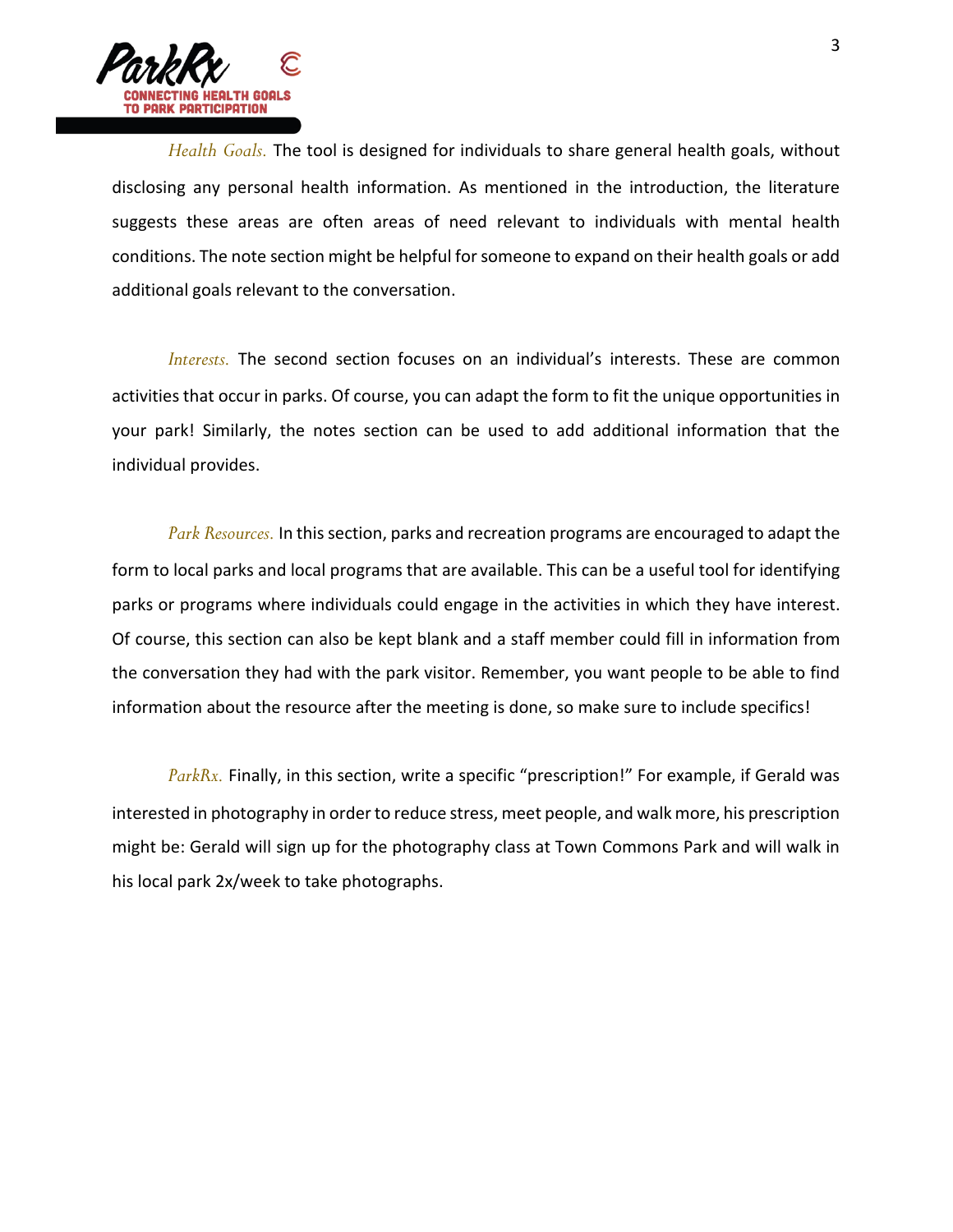

# **Connecting Parks and Mental Health Agencies**

#### **A Checklist for Park Professionals**

Make connections with your local mental health center

Share information about park/recreation opportunities

Share information about scholarship opportunities

> Offer to meet with staff or service recipients

Continue conversations at least 2x/year!



#### **Park Professionals: Using the Tool**

Park professionals interested in using this tool could approach it from a few different directions. First, it's important to remember that interactions with the general public and typical park patrons will include individuals with a history of mental illness. Recent numbers suggest that 1 in 5 individuals experience a mental health condition (NAMI, 2020). Therefore, approaches to create welcoming and inclusive environments should be considered in all interactions, not just interactions targeted towards mental health agencies.

#### ParkRx with Park Patrons

Make ParkRx an event in your local park[! The National](https://www.nps.gov/subjects/healthandsafety/park-rx.htm) 

[Park Service](https://www.nps.gov/subjects/healthandsafety/park-rx.htm) recognizes a Saturday during National Park Week in April as ParkRx day. This is a great day to schedule a community ParkRx event! Set up a booth or table to meet with park patrons. The tool could be used to support people to explore their own health goals, identify interests, and connect with local opportunities.

#### ParkRx with Community Mental Health Centers

Another strategy is to reach out directly to local community mental health centers. While many people receiving services and even community mental health center staff may know where the local parks are, they may not know the events that are available. There may also be an assumption that those activities or events are 'not for them.' Connecting with staff and service recipients directly is an important step in communicating, 'you're welcome here!'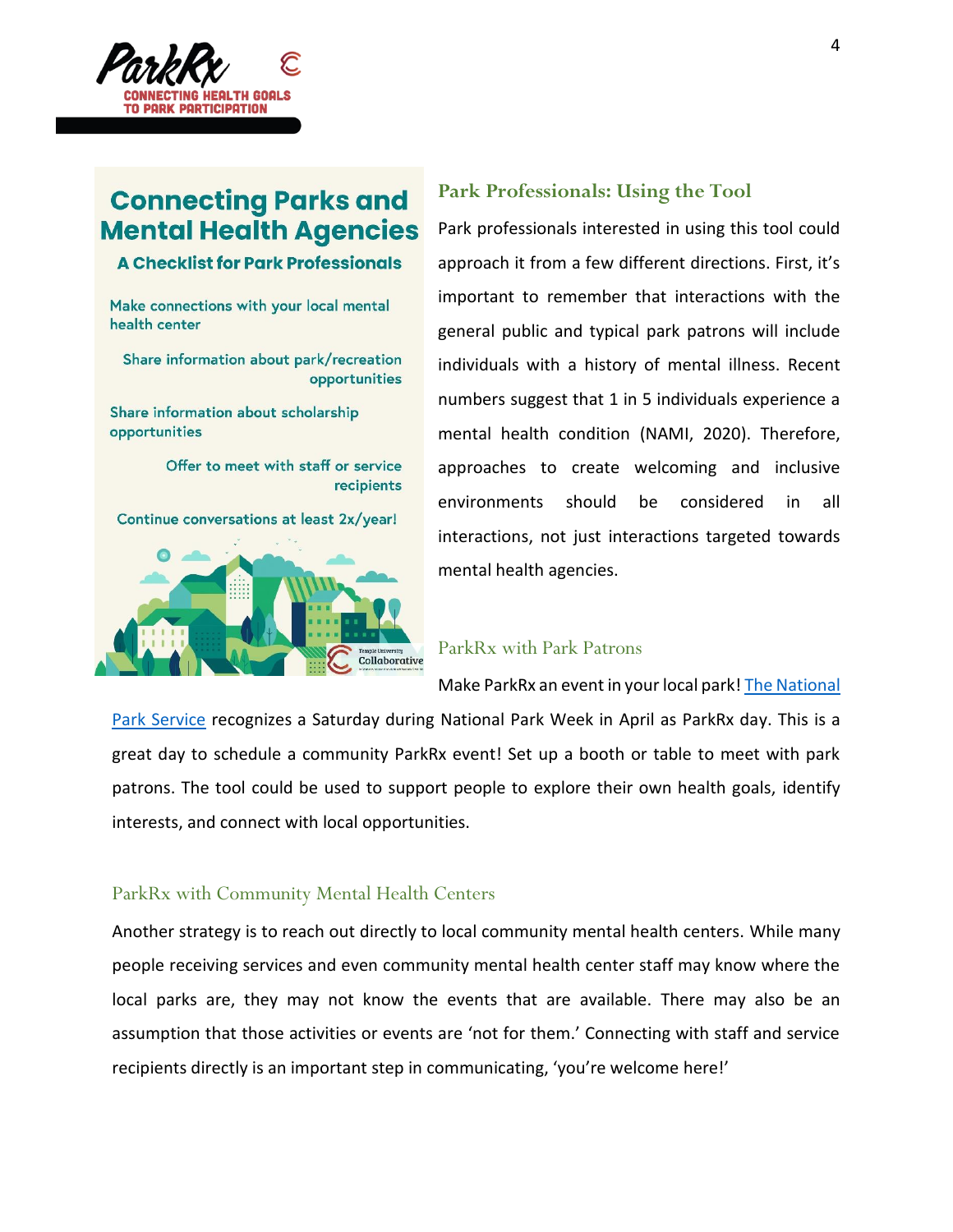

The first step is to reach out to a local mental health center. If there are challenges with making the initial connections, consider reaching out your local Department of Health and Human Services. In some instances, the Parks and Recreation Department may be within the same organizational structure. Making connections with the Director or manager of adult services, or similar title, is a great step to creating an ongoing relationship with the organization.

Once you've made connections, share resources! As mentioned previously, staff and service recipients may be familiar with the physical park locations but may not be aware of opportunities at the park. You should also share information about scholarship opportunities that are available. Many individuals receiving services from the mental health center will be living on a low or fixed income. Knowing that there are scholarship or waiver opportunities available may help to encourage participation.

Sharing information with staff is great. Sharing information with service recipients directly may increase the likelihood that someone will act on the suggestion to participate in their local park. Consider offering to have a staff member present at a community meeting. Offer to have staff and volunteers work with service recipients to complete the ParkRx form. This is a great way to help service recipients make a meaningful connection to the park system. It may also be the 'invitation' needed to facilitate participation.

Finally, continue the conversation! Don't simply make a one-time connection and assume participation will follow. Make a concentrated effort to reach out at least two times a year. These interactions could include updates on new opportunities and/or gathering information about park participation and participation needs of individuals with mental health conditions. Whatever the focus of the meeting, these interactions are an important step in communicating a welcoming environment and opening your parks to the full community, including those living with mental health conditions.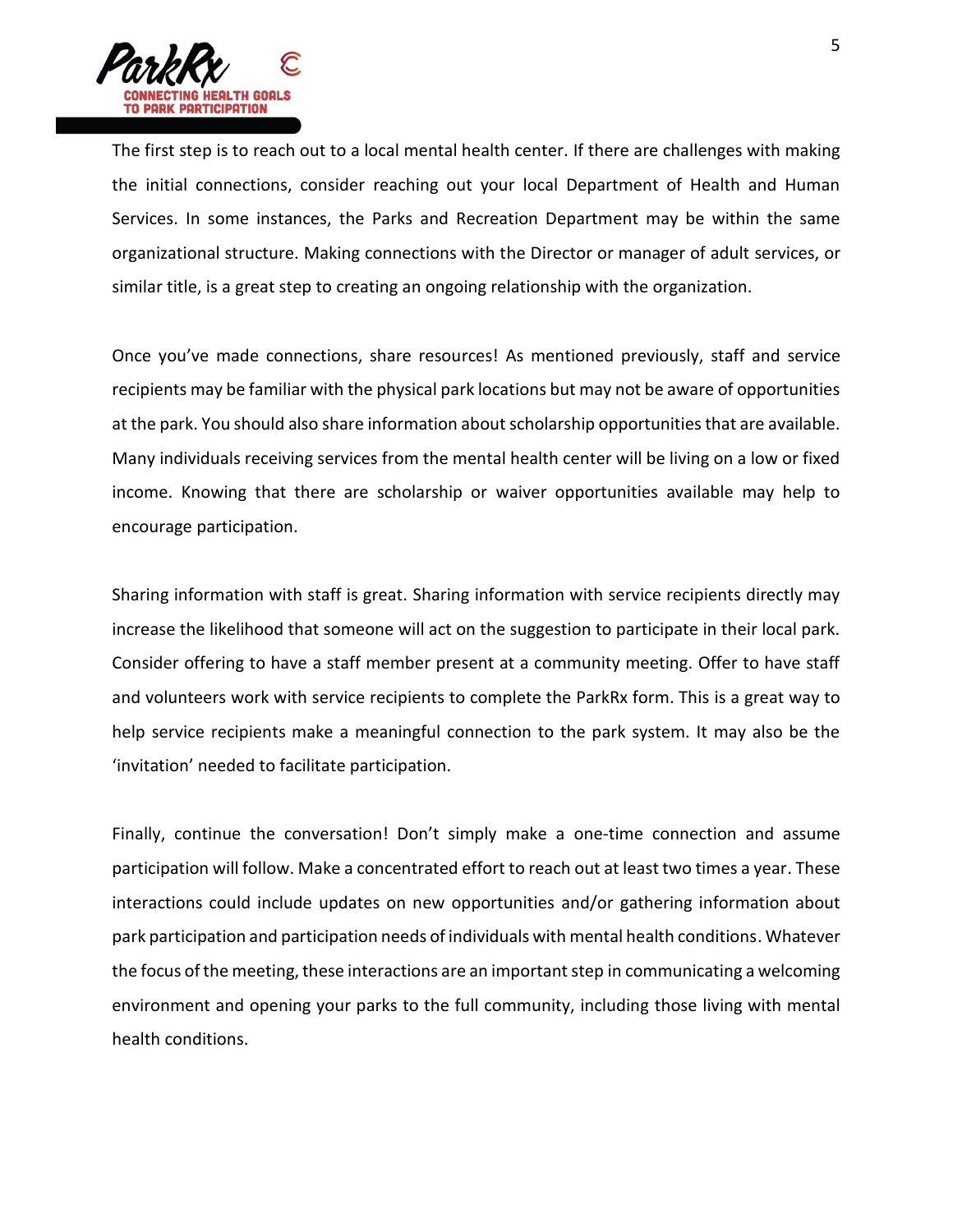

#### **Mental Health Professionals: Using the Tool**

**Connecting** with Local **Parks** 



**Encouraging Park** Participation

> Learn about park and recreation opportunities in your community

Make connections with your local parks and recreation department

Support individuals to find nearby parks

Invite parks and recreation staff to share information with staff and service recipients

Talk to service recipients about health goals and park opportunities



The ParkRx form is a great way to support people with mental health conditions to explore their own health goals and activities they would like to do. Beyond that, it is designed to connect these goals and interests to real opportunities in the community. One important step for mental health professionals is to increase your own awareness of parks and recreation opportunities in your own community. Look up what is available in your community. Be familiar with parks and recreation activities in different neighborhoods, so that you can make suggestions based on where people live. Better yet! Support people to explore their communities and find parks and recreation resources nearby.

The previous section suggested park professionals reach out to local community mental health centers. Mental health center staff can also take the initiative to make connections with parks and recreation professionals. Reach out to your community parks and recreation department. Ask if there is someone who can meet with you or present information to service recipients.

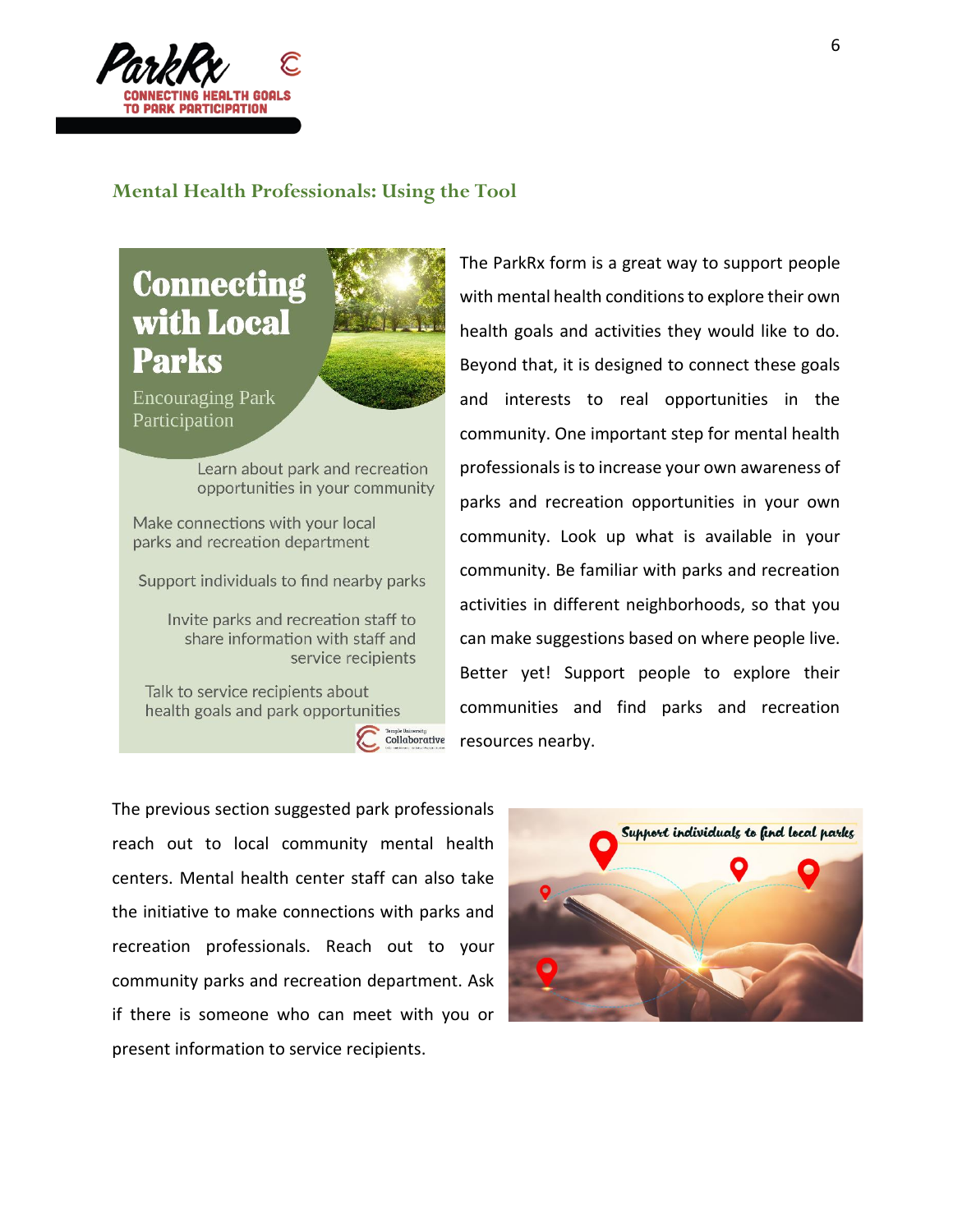

### Create a ParkRx group!

The first part of the group could involve completing the ParkRx form. This will help identify interests and health goals. If participants aren't yet aware of park resources, that's ok! Take time to explore what resources are near the agency and near where participants live.

Explore parks and recreation opportunities in the community! This could be done by using online resources to see what opportunities are available and by visiting different parks in the area to explore resources in person. Sometimes visiting a park is an important step to increasing confidence to participate independently.

Explore individual barriers and facilitators of park participation! What are the things that prevent participation? Do people have access to transportation? Do they know what bus to take? Is personal scheduling a challenge? Would inviting a friend make someone more likely to go? Identifying potential barriers and developing strategies to navigate them using one's resources helps to encourage sustainable and independent participation.

Use the group as social support! Now there are a group of people who have a park prescription! This is powerful! The group can help connect individuals with similar interests and goals. Participants can commit to 'filling their prescription' together or can use the group to check in on their progress.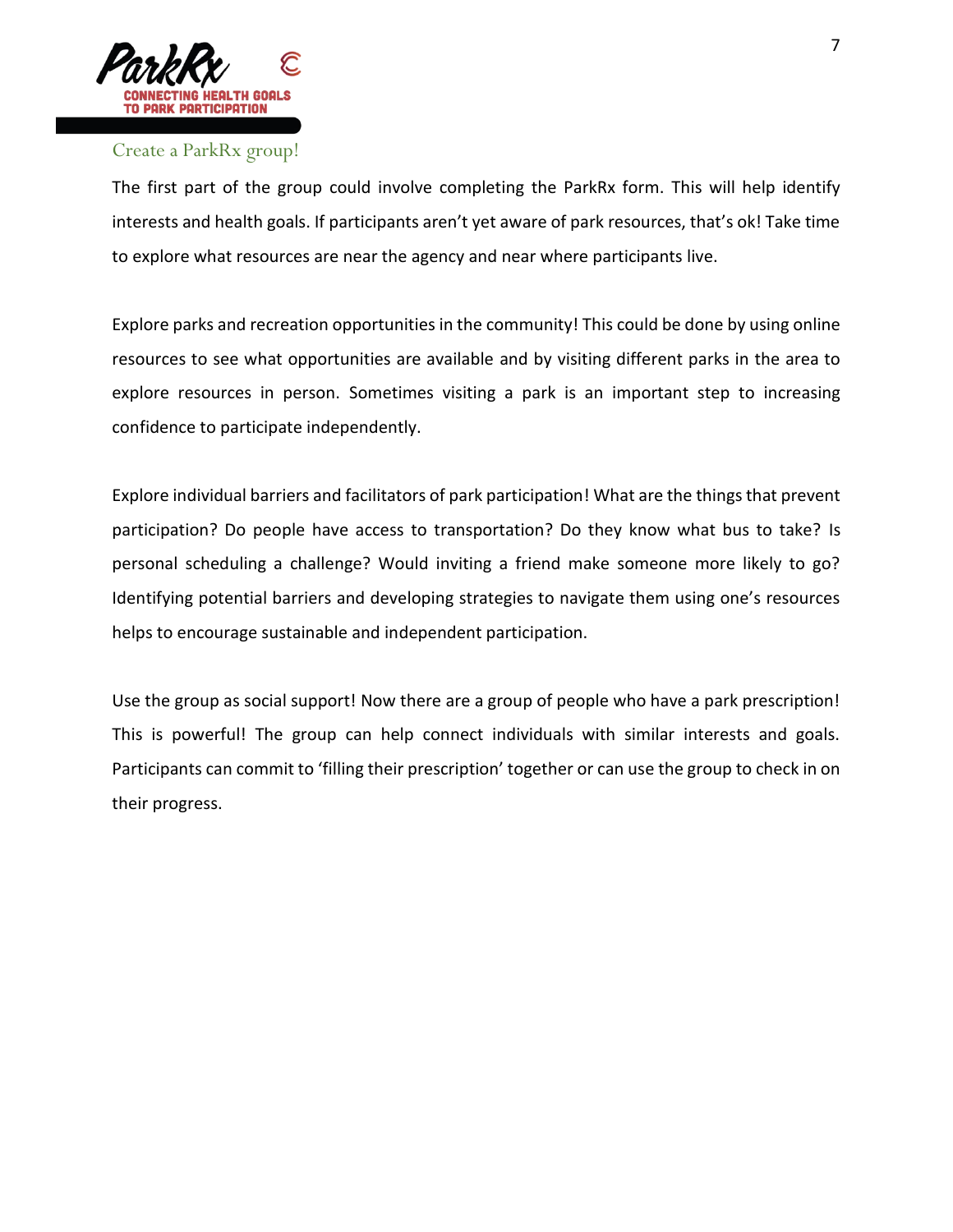

#### **Additional Resources**

Interested in developing a full ParkRx program? Check out these ParkRx [toolkits](https://www.parkrx.org/parkrx-toolkit) developed by the Institute at the Golden Gate, which is a program of the Golden Gate National Parks Conservancy and is in partnership with the National Park Service.

Want to learn more about the Healthy Parks Healthy People initiative? Check out this [eGuide](https://www.nps.gov/subjects/healthandsafety/upload/HealthyParksHealthyPeople_eGuide.pdf) from the National Park Services!

Are you interested in making your park or recreation center more welcoming? Check out our resource, [Creating Welcoming Parks and Recreation Environments!](http://www.tucollaborative.org/creating-welcoming-parks-and-recreation-environments/) This training guide is designed to help park professionals intentionally create more welcoming and inclusive environments.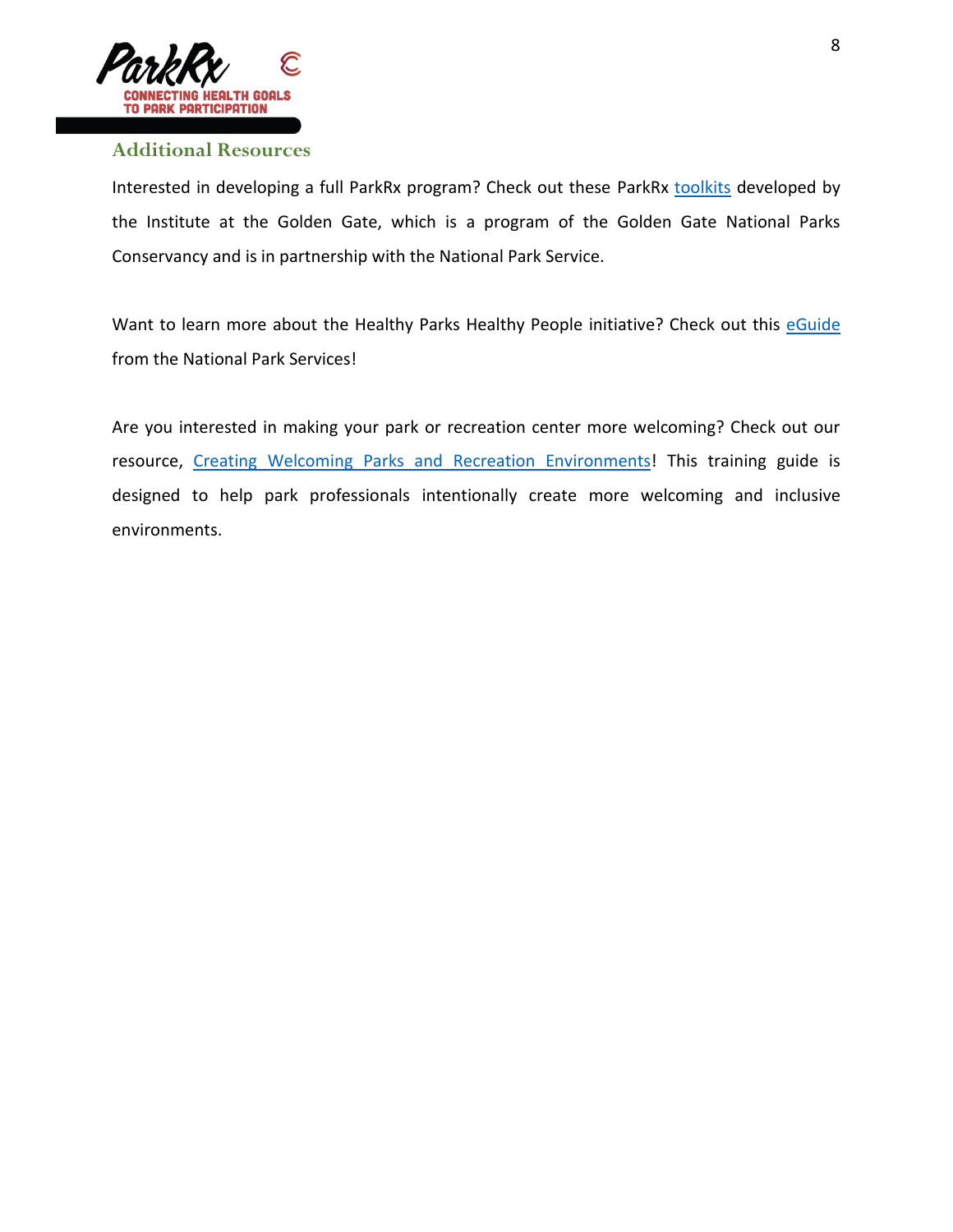

## **Appendix 1**



*In this section, add resources that support the individual's interests and health goals. Add specific information about opportunities offered.* 

#### ParkRx

*Include the location, activity, frequency, and duration.*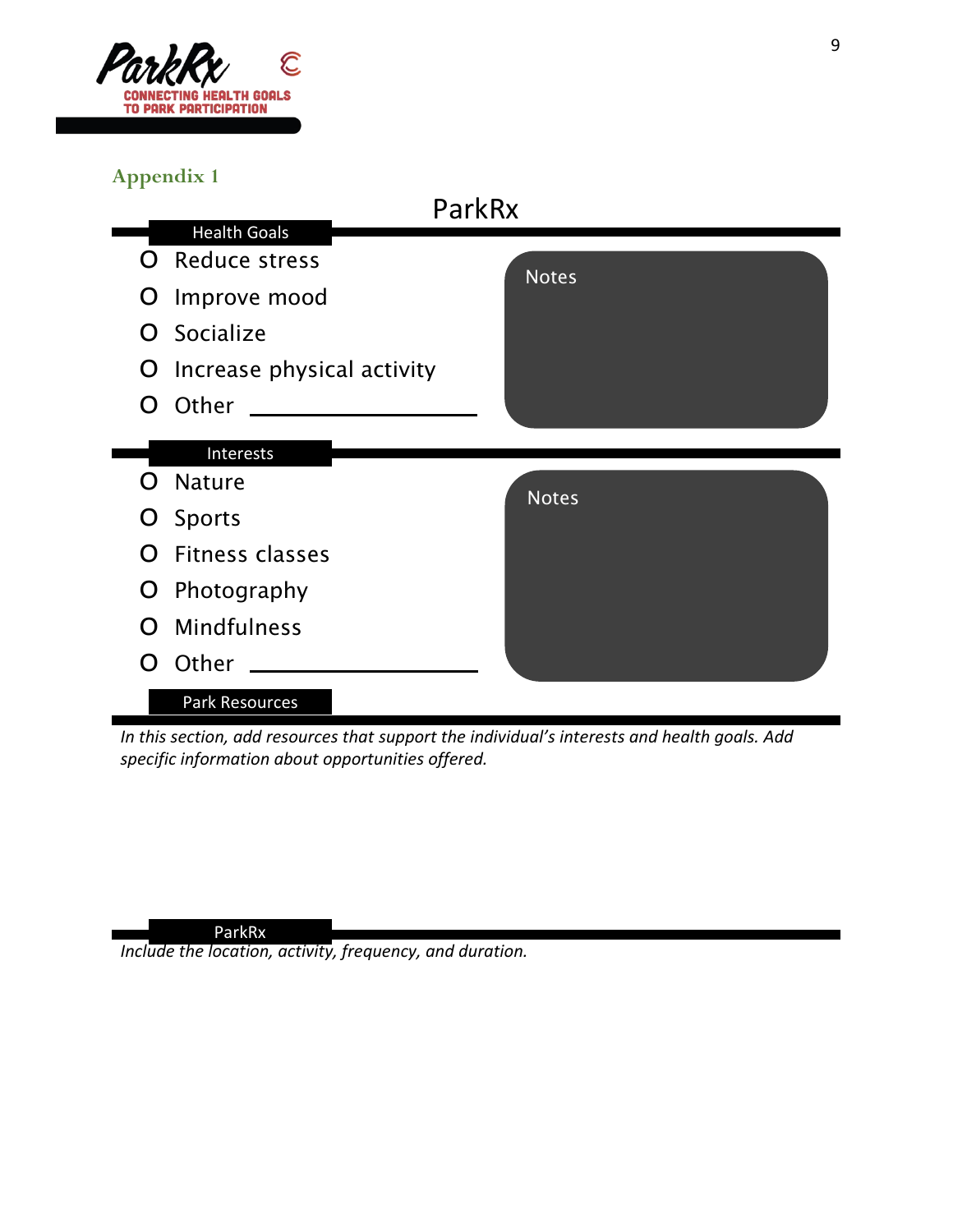

**Appendix 2**

# ParkRx for Patty

- o Reduce stress (x) Health Goals
- O Improve mood  $(x)$
- o Socialize

 $O$  Nature  $(x)$ 

o Sports

- O Increase physical activity  $(x)$
- o Other: More Vitamin D

Notes- Getting outside helps her mood. She is 'always looking for ways to reduce stress and knows she should be more active.

Notes- Nature is important to Patty, as is spending time with her pet. She like movies, plays, and art. She isn't looking for big group interactive activities at this time

o Mindfulness (x) o Other: Performances

o Photography

 $O$  Fitness classes  $(x)$ 

Interests

## Park Resources

*Cooper River Park:<https://www.camdencounty.com/service/parks/cooper-river-park/>*

- *Walking trails, waterfront, dog park*
- *Collingswood River Park:*
	- Weekly movies in the park during the summer (Tues/Thursday nights) *[http://www.collingswood.com/things\\_to\\_do/parks\\_and\\_recreation/movies\\_in\\_knig](http://www.collingswood.com/things_to_do/parks_and_recreation/movies_in_knight_park.php) [ht\\_park.php](http://www.collingswood.com/things_to_do/parks_and_recreation/movies_in_knight_park.php)*

#### ParkRx

*To reduce stress and improve mood, Patty will attend Movie night at Knight Park once a month for 3 months.*

*For increased physical activity and more Vitamin D, Patty will take her dog for a 15-minute walk 3 times per week for one month at Cooper River Park, which is in walking distance to where she lives. After the month, Patty will increase her walks to 4 times per week.*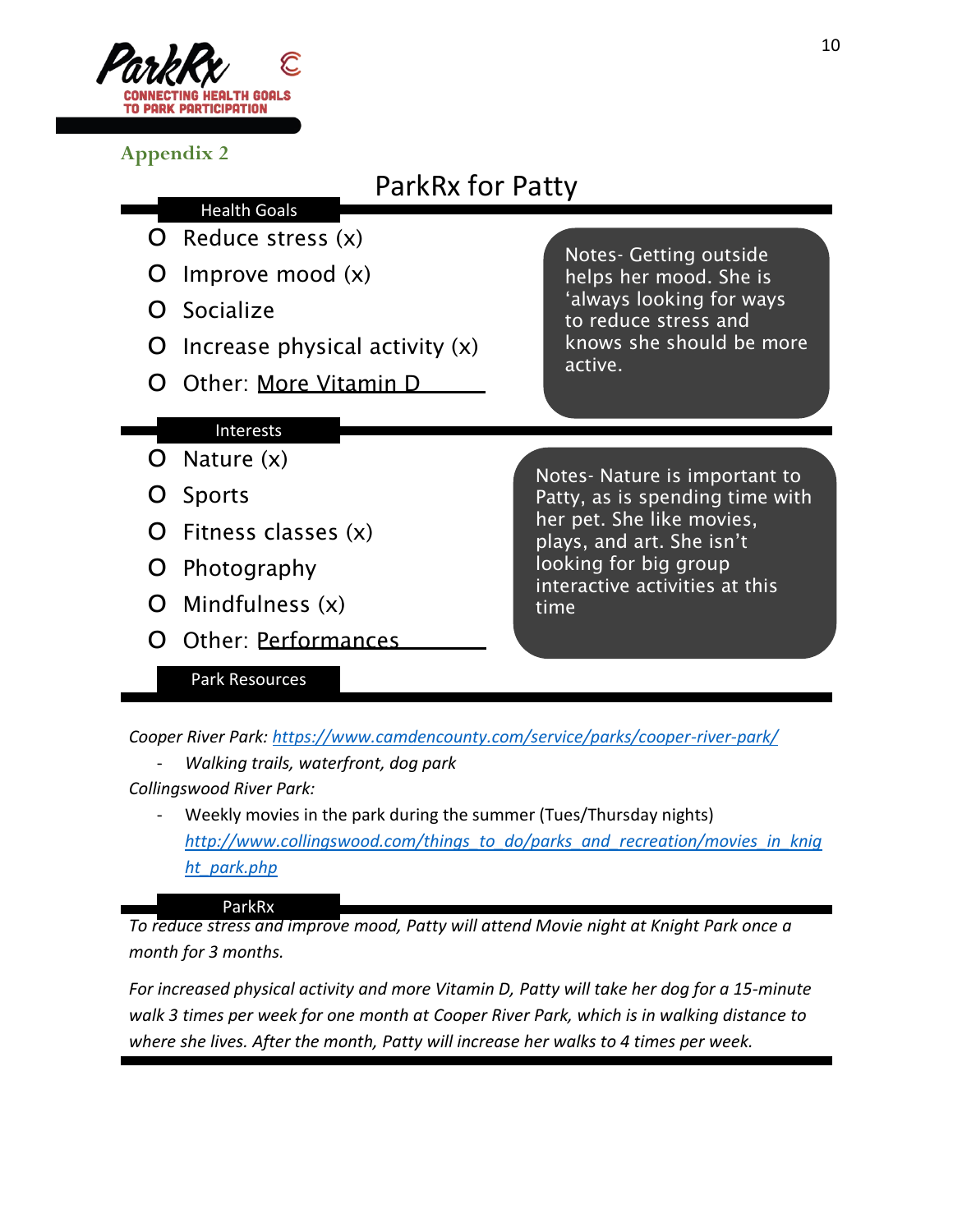

## *References*

De Hert, M., Detraux, J., & Vancampfort, D. (2022). The intriguing relationship between coronary heart disease and mental disorders. *Dialogues in clinical neuroscience*.

Fortuna, K. L., Ferron, J., Bianco, C. L., Santos, M. M., Williams, A., Williams, M., ... & Pratt, S. I. (2021). Loneliness and its association with health behaviors in people with a lived experience of a serious mental illness. *Psychiatric Quarterly*, *92*(1), 101-106.

Müller-Riemenschneider, F., Petrunoff, N., Yao, J., Ng, A., Sia, A., Ramiah, A., ... & Uijtdewilligen, L. (2020). Effectiveness of prescribing physical activity in parks to improve health and wellbeing-the park prescription randomized controlled trial. *International Journal of Behavioral Nutrition and Physical Activity*, *17*(1), 1-14.

National Alliance on Mental Illness (NAMI), (2020). *Mental Health by the Numbers.* Retrieved from [https://nami.org/NAMI/media/NAMI-](https://nami.org/NAMI/media/NAMI-Media/Infographics/NAMI_2020MH_ByTheNumbers_Adults-r.pdf)[Media/Infographics/NAMI\\_2020MH\\_ByTheNumbers\\_Adults-r.pdf.](https://nami.org/NAMI/media/NAMI-Media/Infographics/NAMI_2020MH_ByTheNumbers_Adults-r.pdf)

Prince, J. D., Oyo, A., Mora, O., Wyka, K., & Schonebaum, A. D. (2018). Loneliness among persons with severe mental illness. *The Journal of Nervous and Mental Disease*, *206*(2), 136- 141.

Razani, N., Hills, N. K., Thompson, D., & Rutherford, G. W. (2020). The association of knowledge, attitudes and access with park use before and after a park-prescription intervention for low-income families in the US. *International journal of environmental research and public health*, *17*(3), 701.